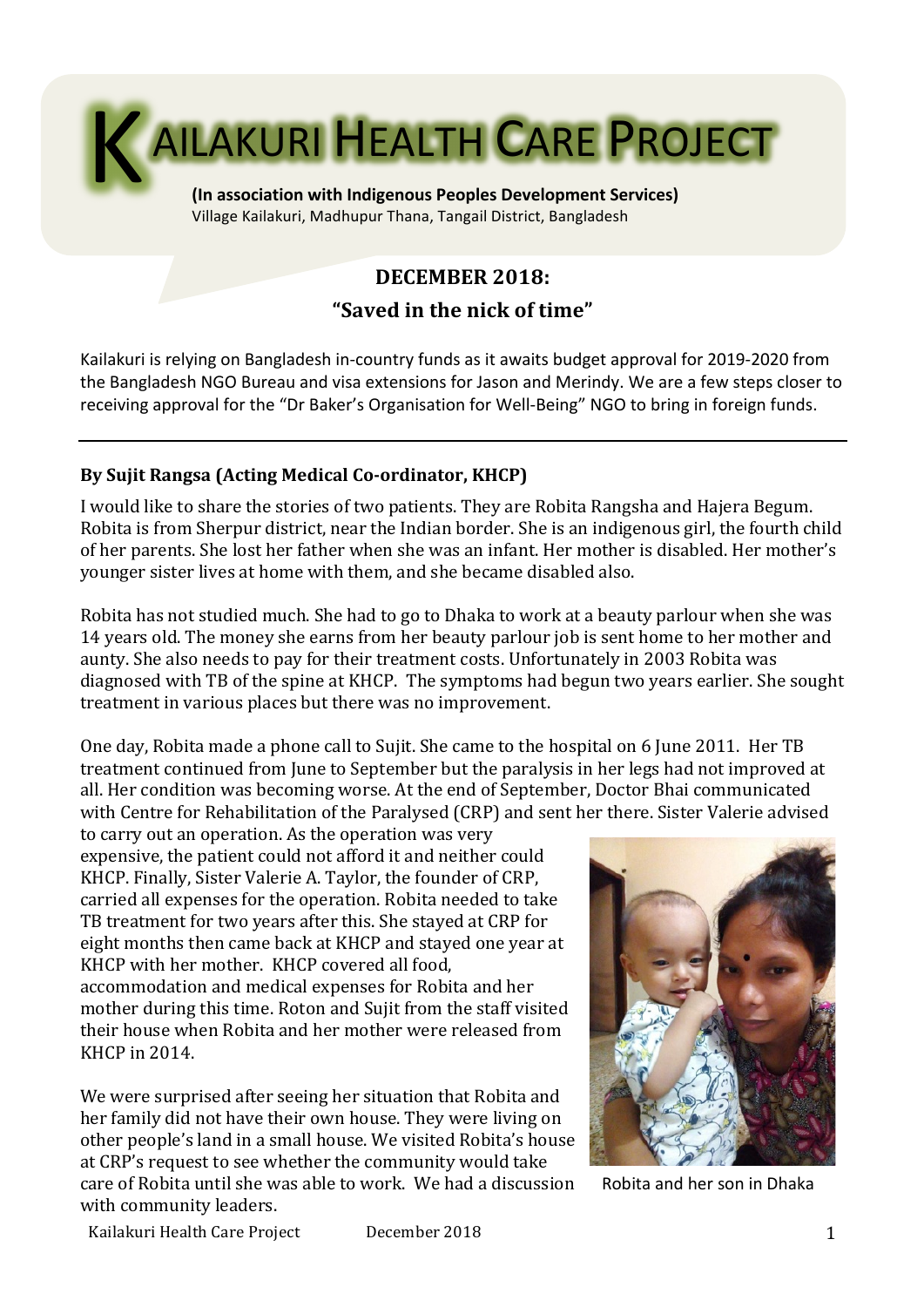They were friendly and undertook responsibility for her until she was able to work. After one year, she returned to her previous profession (at a beauty parlour). In 2016, she got married to a Garo-community man from the Madhupur area. Her husband also works in Dhaka. Their family has been doing well with their income. They were blessed with a baby in 2017. They are very happy. Robita often expresses her thankfulness to KHCP. We know that this gratitude extends to all friends of KHCP.

Hazera Begum is from Kailakuri. Her parents' house is five kilometres away. There is a tradition for Bangladeshi Muslim women that their first baby needs to be born at their parents' house. There were some disputes between her parents and father-in-law's house about this. Eventually she went to her own parents' house to give birth.

When she started feeling delivery pains, Hazera's husband came to my house at 3am and woke me up. He told me about his wife's delivery. After hearing this, I suggested he bring his wife to Kailakuri. The man said that his wife was at her parents' house and they are would not agree to bring her to the hospital. He requested that I provide a village health care staff. He wanted Moriam as she is a good midwife. We woke her up at that time. When Moriam arrived, she was surprised that the baby had already been delivered. She discovered that the mother was bleeding and had become very weak. Mother and baby were lying down on the bed. The baby was not breathing.

Nevertheless, the people of that house didn't allow Moriam to check the baby. They brought in a village doctor. Moriam explained the baby's condition to them and only then was she allowed to see the baby. She saved the baby by breathing into its mouth. Seeing this, they released the village doctor and allowed Moriam to see the mother. She was unconscious and it was difficult to find her blood pressure. She had a vaginal tear that extended from the urethral opening as far as the rectum.

Finally the family put their trust in Moriam. Moriam brought mother and baby to the hospital. She regained consciousness and KHCP sent her to the Mymensingh Medical College and Hospital. They repaired the vaginal tear. They are now very happy. This is how the mother and child survived that day. Now they express their gratefulness to KHCP.



Moriam and her healthy child



#### **News from Jason and Merindy**

We have been doing well. We are about halfway through our Bangla language lessons. If all goes well, we will be moving to Kailakuri in late March. 

We were able to go to Kailakuri in September for Dr Baker's remembrance service and will be going again for Christmas. The kids love being at Kailakuri. The staff are very loving and caring for the kids. The kids also like being able to run around outside in the dirt and the rain.